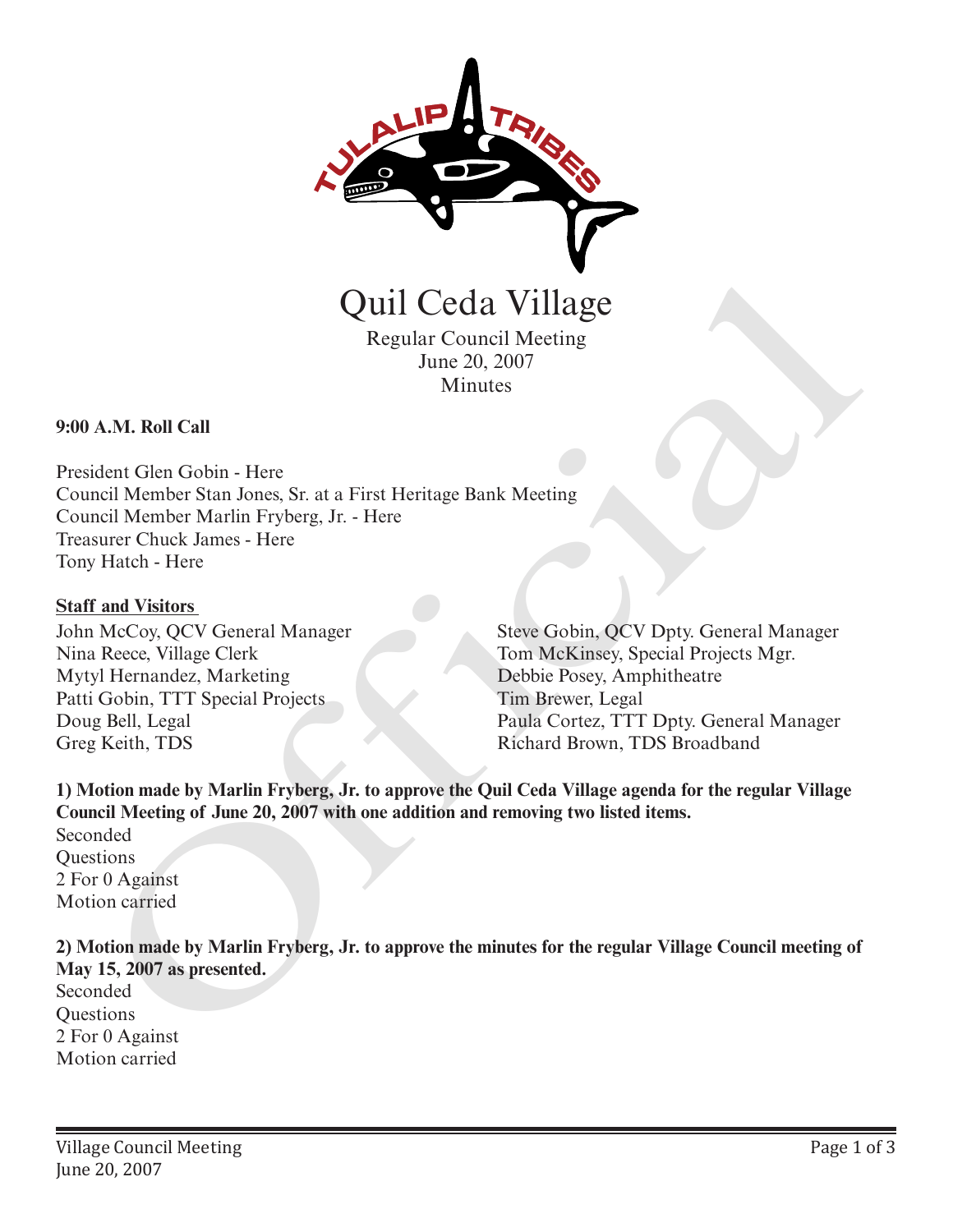## **Economic Development**

3) Permanent Power to the Hotel Convention Center Removed from Agenda

4) Tulalip Resort Casino Project Removed from Agenda

## **Public Safety**

5) Ordinance 08.01.1; Fireworks Prohibited Within the Boundaries of QCV Discussion: John McCoy; Glen Gobin; Chuck James; Tom McKinsey; Doug Bell; Jay Goss; Marlin Fryberg; Nina Reece; Tony Hatch;

Discussion off the record.

The President directs that the TTT BOD 2006 BOD variance be followed as it was last year.

Legal will draft the document.

Discussion: Jay Goss; Glen Gobin

The President would like to acknowledge Chief Jay Goss for all his years of service to the Tulalip Tribes and Quil Ceda Village. He will be missed after he retires.

Report provided from the Police Department regarding the activities within the Village over the past month.

Last year the area the Tulalip Tribes set aside to light fireworks was an area just to the north of the current Boom City site. The area was graded down to dirt. A bucket of safety glasses were mandated for those people who were lighting fireworks and water had to be brought in and kept in site. Staff would like the variance to be specific to an area and a time frame. Do you want to designate an adult only vs. children area for lighting fireworks?

## **Amphitheatre**

Discussion: Debbie Posey; Glen Gobin; Chuck James; Patti Gobin; Tony Hatch

The Resolution is for all the talent that is coming to the amphitheatre for the 2007 season. Will there be any additional talent for the season not listed? The amphitheatre is putting together a Living History Festival on August 24, 2007. This will feature the new museum along with many booths, crafts and vendors. The amphitheatre is promoting Native Artists. About 60 artists have sent packets. This is not a fundraiser. It is a community event that will bring people to the area from all over the northwest. It gives a sense of identity of the community. The marketing budget will be coordinating this for Quil Ceda Village. The will be the first annual festival with the idea that it will grow and get larger every year. ic Safety<br>
relinance 08.01.1; Fireworks Prohibited Within the Boundaries of QCV<br>
relinance 08.01.1; Fireworks Prohibited Within the Boundaries of QCV<br>
surgency .1dn McCoy; Glen Gobin; Chuck James; Tom McKinsey; Doug Bell;